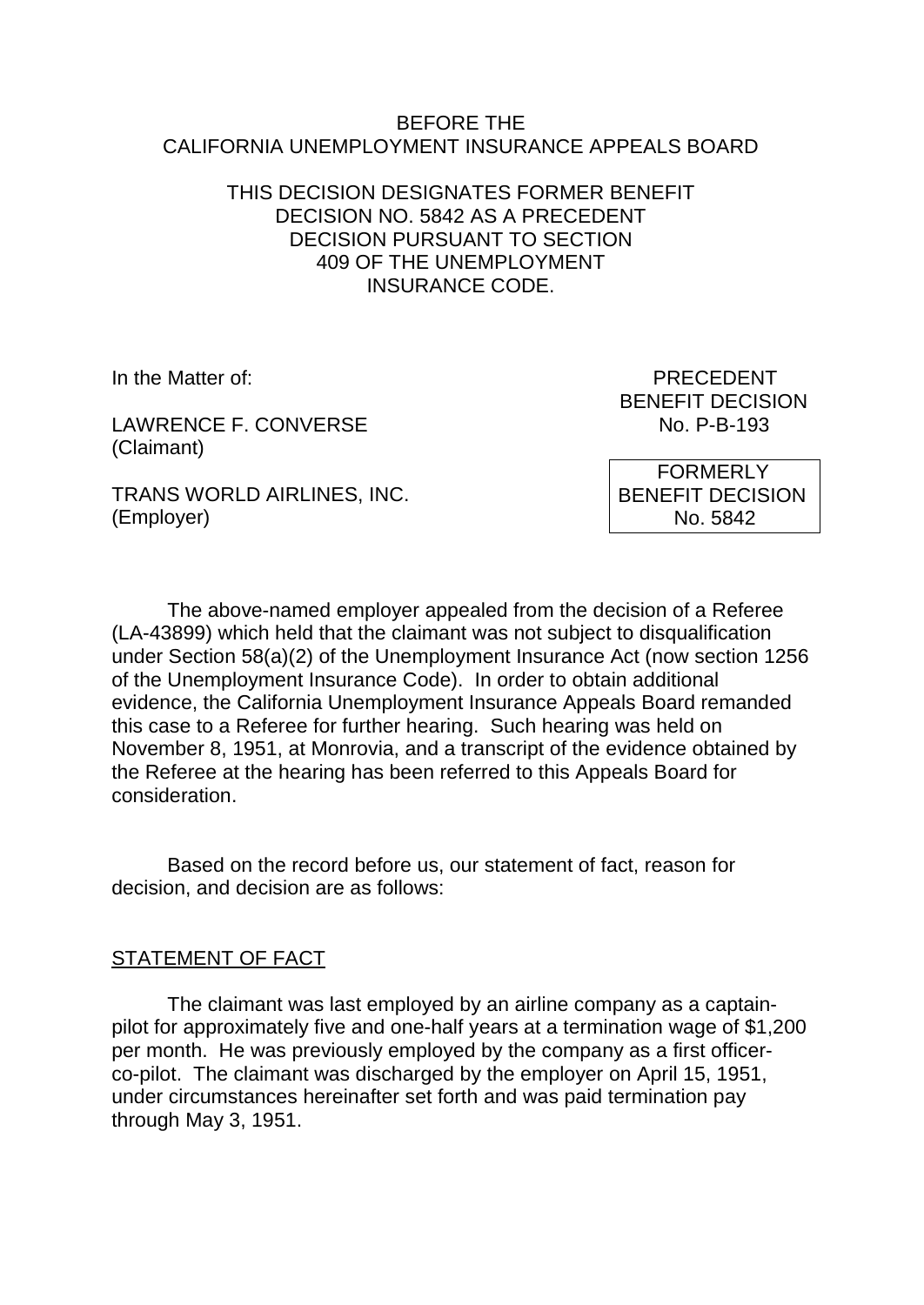On May 25, 1951, the claimant registered for work and filed a claim for benefits in the Monrovia office of the Department of Employment. On June 11, 1951, the Department issued a determination which held that the claimant had been discharged for misconduct within the meaning of Section 58(a)(2) of the Act (now section 1256 of the code). The claimant appealed from the determination and a Referee reversed the Department's determination.

The claimant was in charge of a commercial airplane carrying twentynine passengers and a crew of five from Albuquerque, New Mexico, to Phoenix, Arizona. The first officer was piloting the plane as it approached Phoenix for a landing shortly after midnight on March 19, 1951. The plane had received a clearance from the landing tower to land. The first officer ordered the landing gear lowered and the claimant complied with the order. The claimant was in radio contact with the tower and heard the tower give another plane authority to land ahead of the claimant's plane. The claimant then suggested to the tower and the first officer a 360 degree turn be made to the left. Approval was given by the tower. The turn was initiated by the first officer and the claimant retracted the landing gear. Upon completing the turn and approaching the landing field for the second time the control tower cleared the plane to land. The first officer called for "gear down" and later for "approach flaps" and "landing flaps" which orders the claimant testified he executed. The plane was equipped with safety features consisting of signal lights and a horn which indicated the position of the landing gear. When the landing gear control handles were pushed to the "down" position the lights would go on. When the throttles are pulled back preparatory to landing a horn would blow if the gear was not down. As the plane touched the runway the crew observed a sudden thud. The propellers hit the ground and the plane slid a considerable distance to a stop. There was extensive damage to the plane estimated at \$250,000 but no injuries were sustained by either the passengers or the crew. During the second approach and the landing of the plane the landing gear was fully retracted and locked in that position.

The claimant testified that he observed the signal lights indicating the landing gear was down and that he checked the landing gear levers while the plane was still in motion and noticed that the same was in the "down" position. He further testified that none of the crew members heard the warning horn although it should have sounded under such circumstances. The claimant attributed the accident to "the fact that the lights were not on. I thought the gear was down. Whether the throttles, which also on this type aircraft are rather hard to pull back, were completely back or not, which causes no horn, I don't know."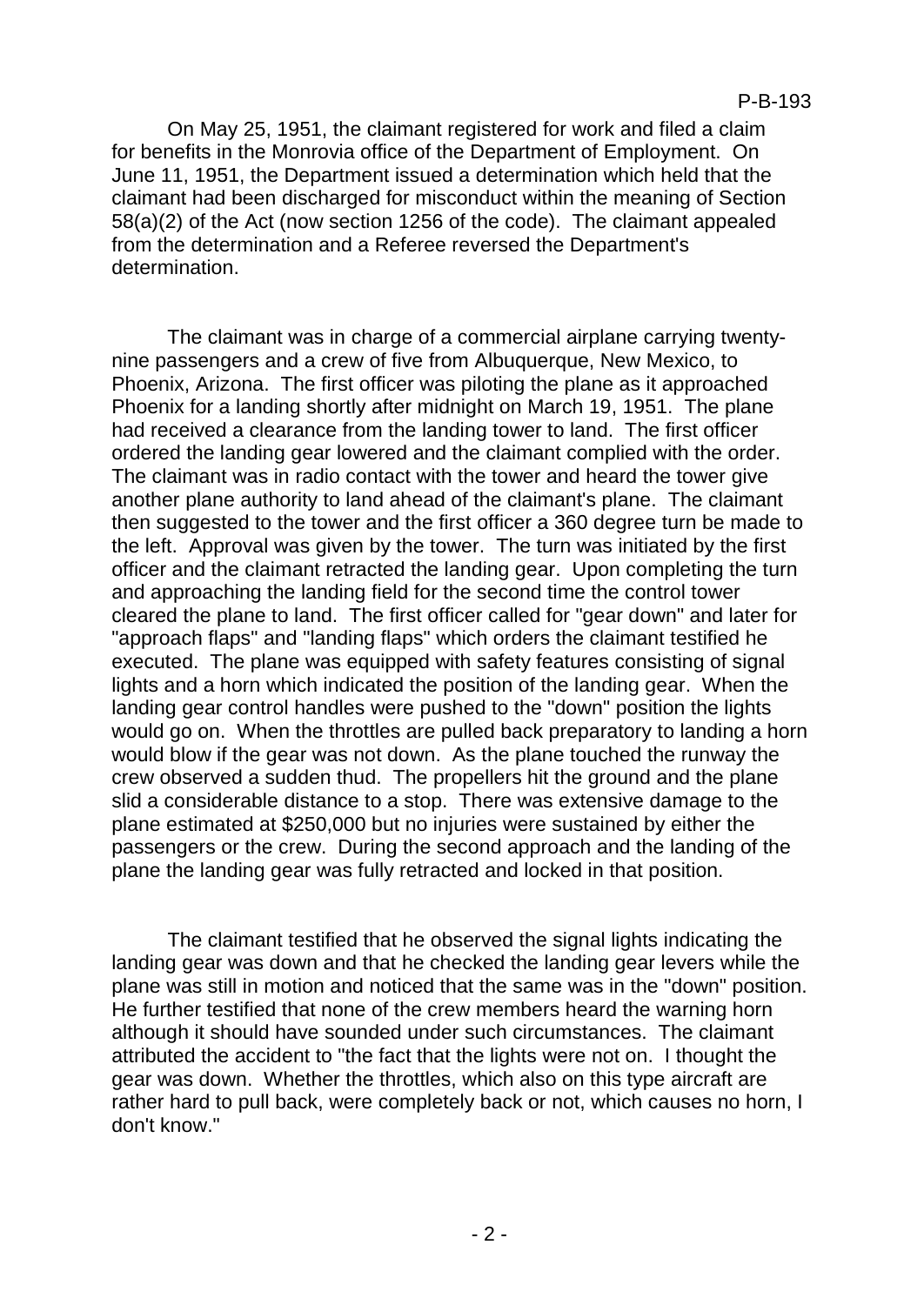As a result of the accident an intensive investigation was conducted by the Civil Aeronautics Board and a report of their findings was released by said board on July 19, 1951. It was found that the probable cause of the accident was the claimant's failure "to place the landing gear operating lever in a full gear 'down' position and to make the necessary checks to determine its position before the landing was made." All warning devices and the landing gear mechanism operated normally when tested after the accident. The claimant testified before the Civil Aeronautics Board that he did not check the position of the landing gear lever after pushing it toward the "down" position and that "it could have been half way down or all the way down."

An adjustment board composed of two representatives of the claimant's union and two company representatives found that preceding the accident the claimant failed to follow established operating procedures in the following respects:

- "a. Failure to use check list after his 360° turn prior to landing.
- "b. Failure to place landing gear lever in full down position prior to landing.
- "c. Failure to make necessary checks to ascertain position of landing gear prior to landing."

# REASON FOR DECISION

The statutory provision applicable in determining the issue involved in this appeal reads as follows:

"Sec. 58. (a) An individual shall be disqualified for benefits if:"

\* \* \*

"(a) He has been discharged for misconduct connected with his most recent work, if so found by the commission; . . ."

In Benefit Decision No. 5819 in defining the term misconduct we stated as follows: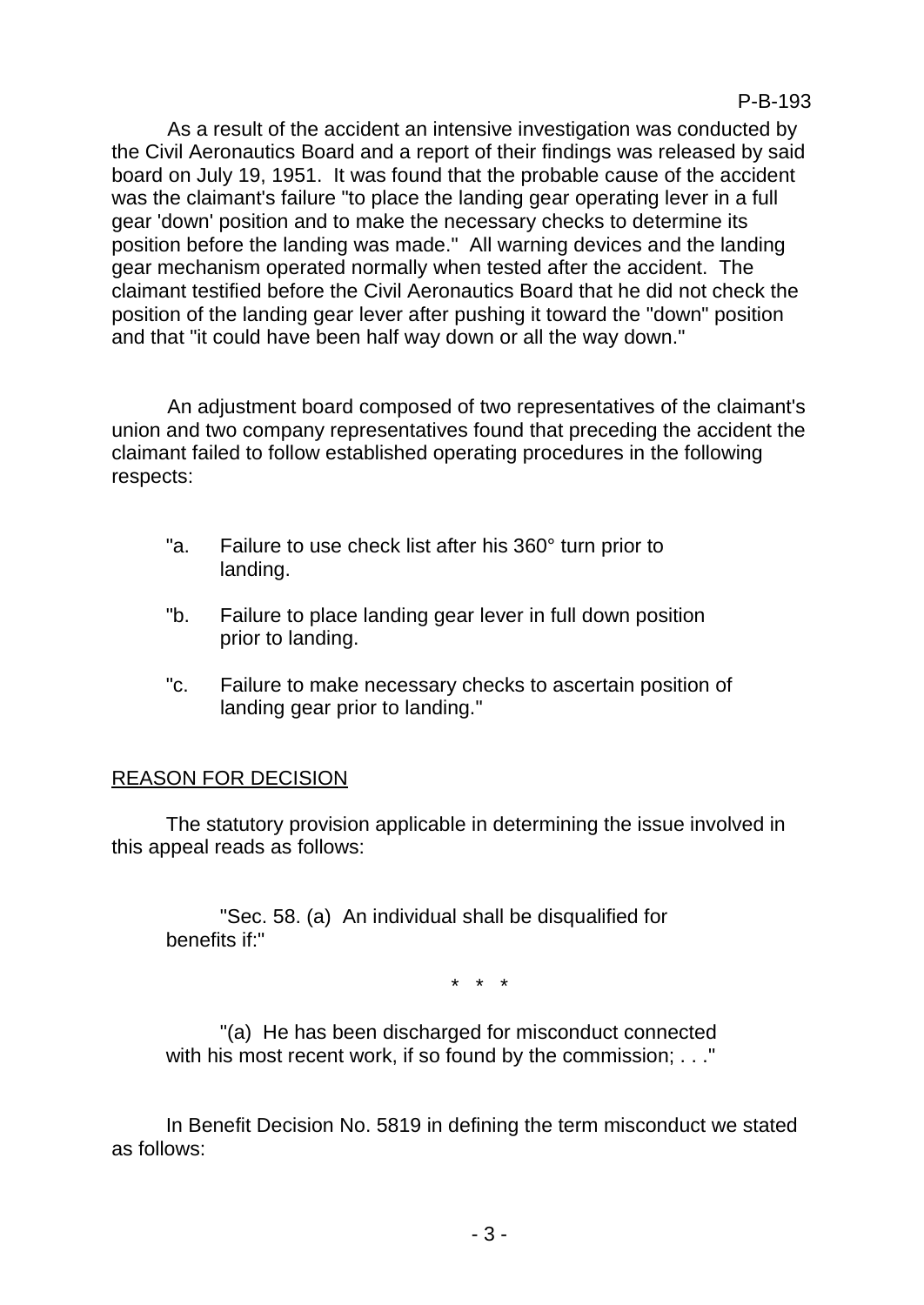"The Appeals Board has consistently applied the definition of misconduct laid down by the Supreme Court of Wisconsin in Boynton Cab Company v. Neubeck, 296 N.W. 636:

'. . . The term "misconduct" as used in (the disqualification provision) is limited to conduct evincing such wilful or wanton disregard of an employer's interest as is found in deliberate violations or disregard of standards of behavior which an employer has the right to expect of his employee, or in carelessness or negligence of such degree or recurrence as to manifest equal culpability, wrongful intent or evil design, or to show an intentional and substantial disregard of the employer's interest or of the employee's duties and obligations to his employer. On the other hand, mere inefficiency, unsatisfactory conduct, failure in good performance as the result of inability or incapacity, inadvertencies or ordinary negligence in isolated instances or good faith errors in judgement or discretion are not to be deemed "misconduct" within the meaning of the statute.'"

In 27 Words and Phrases (Perm. Ed.) at page 315, in defining the term misconduct and distinguishing it from negligence or carelessness, it is stated as follows:

"The term 'misconduct' means a transgression of some established and definite rule of action, a forbidden act, a dereliction from duty, unlawful behavior, willful in character, improper or wrong behavior; its synonyms are misdemeanor, misdeed, misbehavior, delinquency, impropriety, mismanagement, offense, but not negligence or carelessness. Mandella v. Mariano, R.I., 200 A. 478, 479.

"In usual parlance, misconduct means a transgression of some established and definite rule of action, where no discretion is left, except what necessity may demand; and carelessness, negligence, and unskillfulness are transgressions of some established but definite rule of action, where some discretion is necessarily left to the actor. Misconduct is a violation of definite law; carelessness, an abuse of discretion under an indefinite law. Misconduct is a forbidden act; carelessness, a forbidden quality of an act, and is necessarily indefinite. Citizens' Ins. Co. v. Marsh, 41 Pa. (5 Wright) 386, 394." (Underscoring added)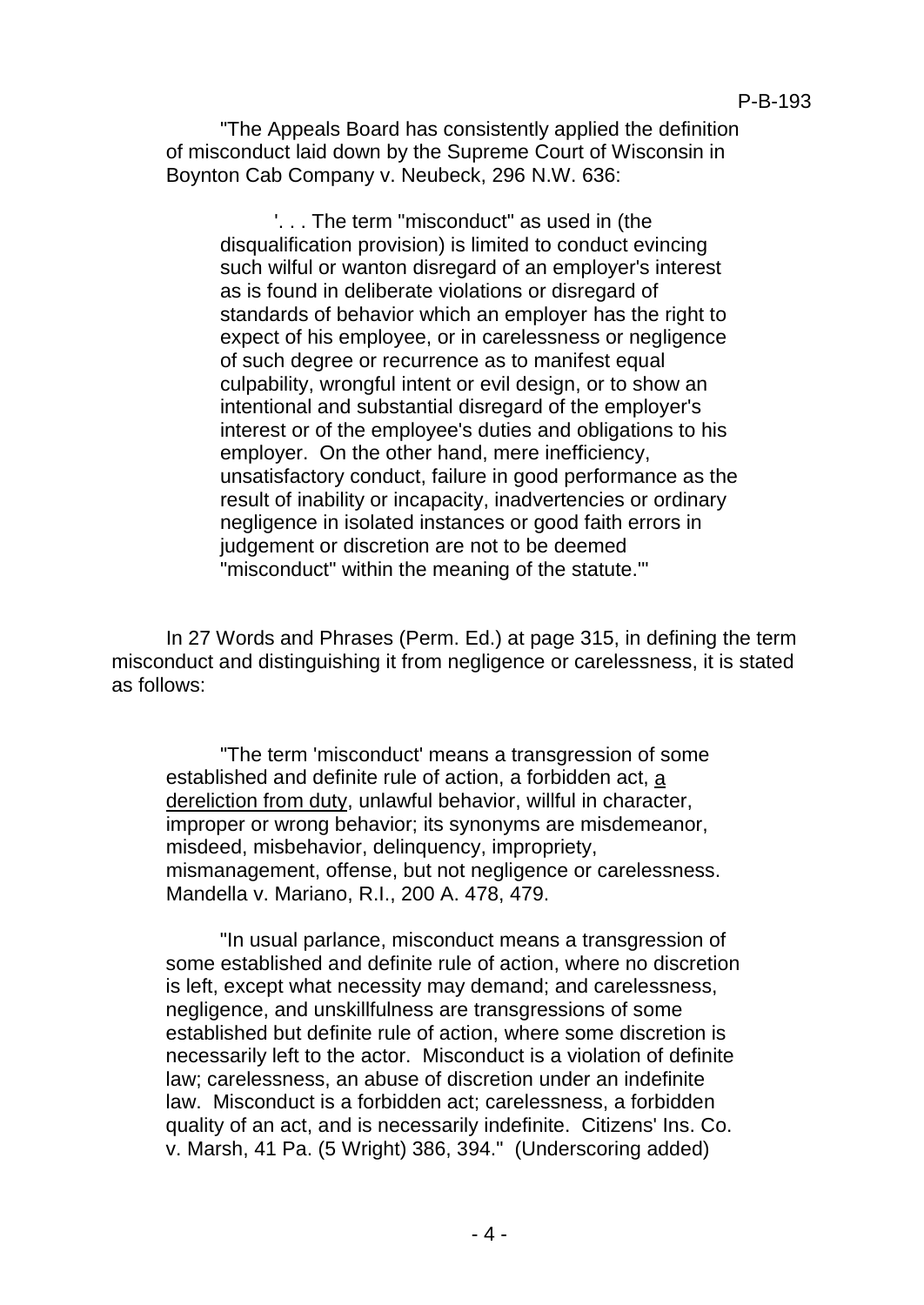The term misconduct does not necessarily imply an evil or corrupt motive or an actual intent to injure or damage an employer's interests. It is sufficient if the act, or the failure to act, on the part of the employee be committed or omitted under such circumstances as would justify the reasonable inference that the employee should have known that injury or damage to his employer's interests was a probable result.

In Benefit Decision No. 1777 this Appeals Board considered a matter which presented a factual situation analogous to the instant case. In that case the claimant was employed as an aircraft inspector by an aircraft manufacturing concern. The position was one of responsibility and his duty was to make the final inspection of aircraft prior to its being flight tested. He was provided with an inspection sheet on which were listed numerous individual items which were checked in the course of the inspection, provided the particular part was in place and satisfactorily installed. On one occasion it was discovered that a lock ring had been omitted from the propeller assembly of a completed airplane which had been inspected and passed by the claimant in the course of his duties as final inspector as completely and properly assembled. The claimant contended that although the omitted part was important it was not vital to the successful operation of a plane. The employer maintained that the omitted part was essential to the operation of the plane. The claimant had indicated on the inspection sheet that the item was properly in place. He testified that he was careless at the time, which he attributed to the fact that he was rushed in his work because of a shortage of inspectors. In holding that the claimant was discharged for reasons constituting misconduct, this Appeals Board reasoned as follows:

"We agree with the Referee that, generally speaking, unintentional mistakes, inefficiency, or failure in good performance as a result of inability or lack of capability would not be considered misconduct as we have interpreted that term. However, the acts which lead to the claimant's discharge in this case far transcend mere inadvertence or incompetence. He was employed as a final inspector and invested with the responsibilities of the position, and he well knew, as did the employer, that any omission on his part to perform the work properly could well result in substantial loss of life and property. In failing to ascertain that an important part of the aircraft assembly had not been installed, the claimant admittedly was careless; further, the undisputed facts show that he proceeded to check and sign his inspection sheet indicating that he had inspected the missing part and that it was in fact properly installed. Considering this last circumstance, and bearing in mind the responsible position held by the claimant together with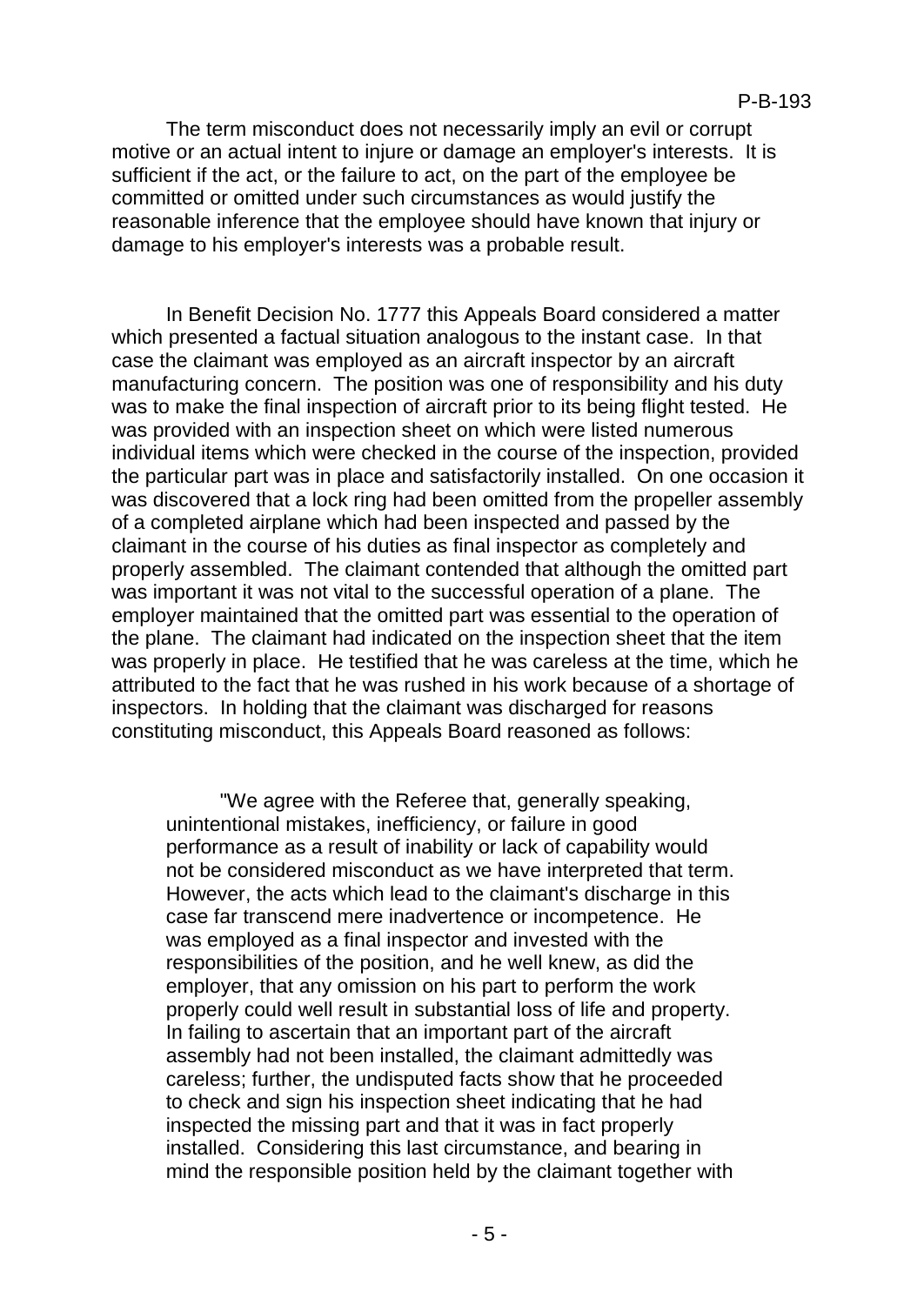the possible consequences of his act, we are of the opinion that the claimant materially breached a duty owed the employer under his contract of employment as an inspector; that the breach tended substantially to injure the employer's interest; that such breach was misconduct in connection with his most recent work; and that by reason of his discharge as a result thereof, he is subject to the disqualification provided in Section 58(b) of the Act [now section 1260 of the code]."

Considering all of the evidence in the present case, it is our opinion that the preponderance thereof establishes that the claimant failed to follow established operating procedures of his employer in that he failed to place the landing gear lever in full down position and failed to make the necessary checks to ascertain the position of the landing gear prior to the landing of the plane at Phoenix. As the officer in charge of the plane the claimant was charged with the responsibilities of the position, and he knew, as did the employer, that any failure to properly perform his duties could result in substantial loss of life and property. Bearing in mind the responsible position held by the claimant, together with the consequences of his omission, we conclude that the claimant materially breached a duty owed the employer under his contract of employment as a captain-pilot; that the breach tended to substantially injure the employer's interest; that such breach was misconduct in connection with his most recent work; and that by reason of his discharge as a result thereof he is subject to disqualification under Section 58(a)(2) of the Act (now section 1256 of the code).

### DECISION

The decision of the Referee is reversed. The claimant is disqualified under Section 58(a)(2) of the Act (now section 1256 of the code) for a fiveweek period as provided in Section 58(b) of the Act (now section 1260 of the code).

Sacramento, California, January 4, 1952.

### CALIFORNIA UNEMPLOYMENT INSURANCE APPEALS BOARD

MICHAEL B. KUNZ, Chairman

GLENN V. WALLS

EDWARD CAIN